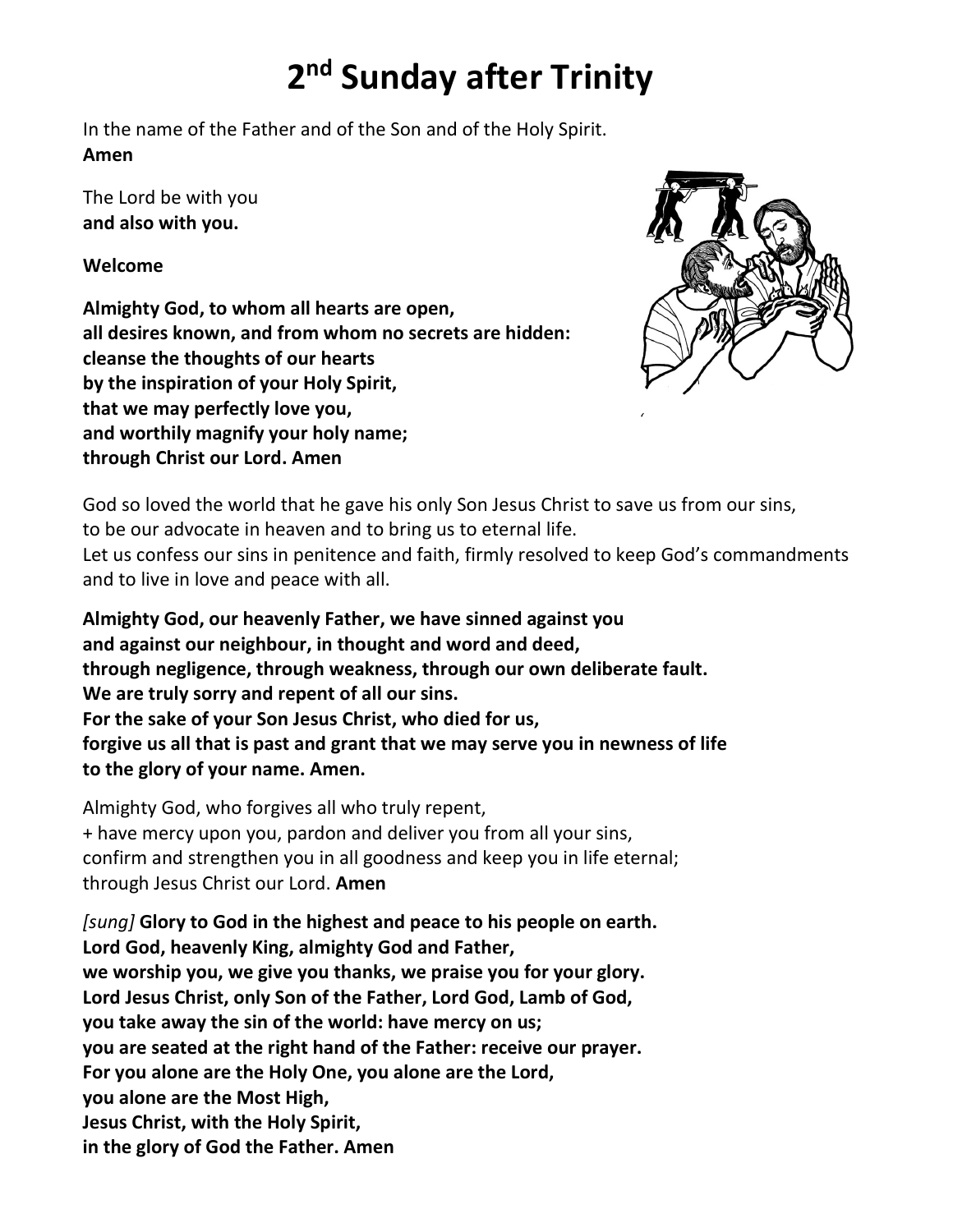# **The Collect**

Lord, you have taught us that all our doings without love are nothing worth: send your Holy Spirit and pour into our hearts that most excellent gift of love, the true bond of peace and of all virtues, without which whoever lives is counted dead before you. Grant this for your only Son Jesus Christ's sake, who is alive and reigns with you, in the unity of the Holy Spirit, one God, now and for ever. **Amen.**

# **A reading from the First Book of Kings** (1 Kings 19: 15-16, 19-end)

Then the Lord said to Elijah, 'Go, return on your way to the wilderness of Damascus; when you arrive, you shall anoint Hazael as king over Aram. Also you shall anoint Jehu son of Nimshi as king over Israel; and you shall anoint Elisha son of Shaphat of Abel-meholah as prophet in your place. So he set out from there, and found Elisha son of Shaphat, who was ploughing. There were twelve yoke of oxen ahead of him, and he was with the twelfth. Elijah passed by him and threw his mantle over him. He left the oxen, ran after Elijah, and said, 'Let me kiss my father and my mother, and then I will follow you.' Then Elijah said to him, 'Go back again; for what have I done to you?' He returned from following him, took the yoke of oxen, and slaughtered them; using the equipment from the oxen, he boiled their flesh, and gave it to the people, and they ate. Then he set out and followed Elijah and became his servant.

This is the word of the Lord **Thanks be to God**

# **Psalm 16**

# **R: The Lord is at my right hand; I shall not fall.**

<sup>1</sup> Preserve me, O God, for in you have I taken refuge;

I have said to the Lord, 'You are my lord, all my good depends on you.'

 $<sup>2</sup>$  All my delight is upon the godly that are in the land,</sup>

upon those who are noble in heart.

<sup>3</sup> Though the idols are legion that many run after, their drink offerings of blood I will not offer neither make mention of their names upon my lips.

 $4$ The Lord himself is my portion and my cup;

in your hands alone is my fortune. **R** 

<sup>5</sup> My share has fallen in a fair land;

indeed, I have a goodly heritage.

 $61$  will bless the Lord who has given me counsel,

and in the night watches he instructs my heart.

 $<sup>7</sup>$ I have set the Lord always before me;</sup>

he is at my right hand; I shall not fall. **R** 

<sup>8</sup> Wherefore my heart is glad and my spirit rejoices; my flesh also shall rest secure.

<sup>9</sup> For you will not abandon my soul to Death,

nor suffer your faithful one to see the Pit.

<sup>10</sup> You will show me the path of life;

in your presence is the fullness of joy and in your right hand are pleasures for evermore.

**R: The Lord is at my right hand; I shall not fall.**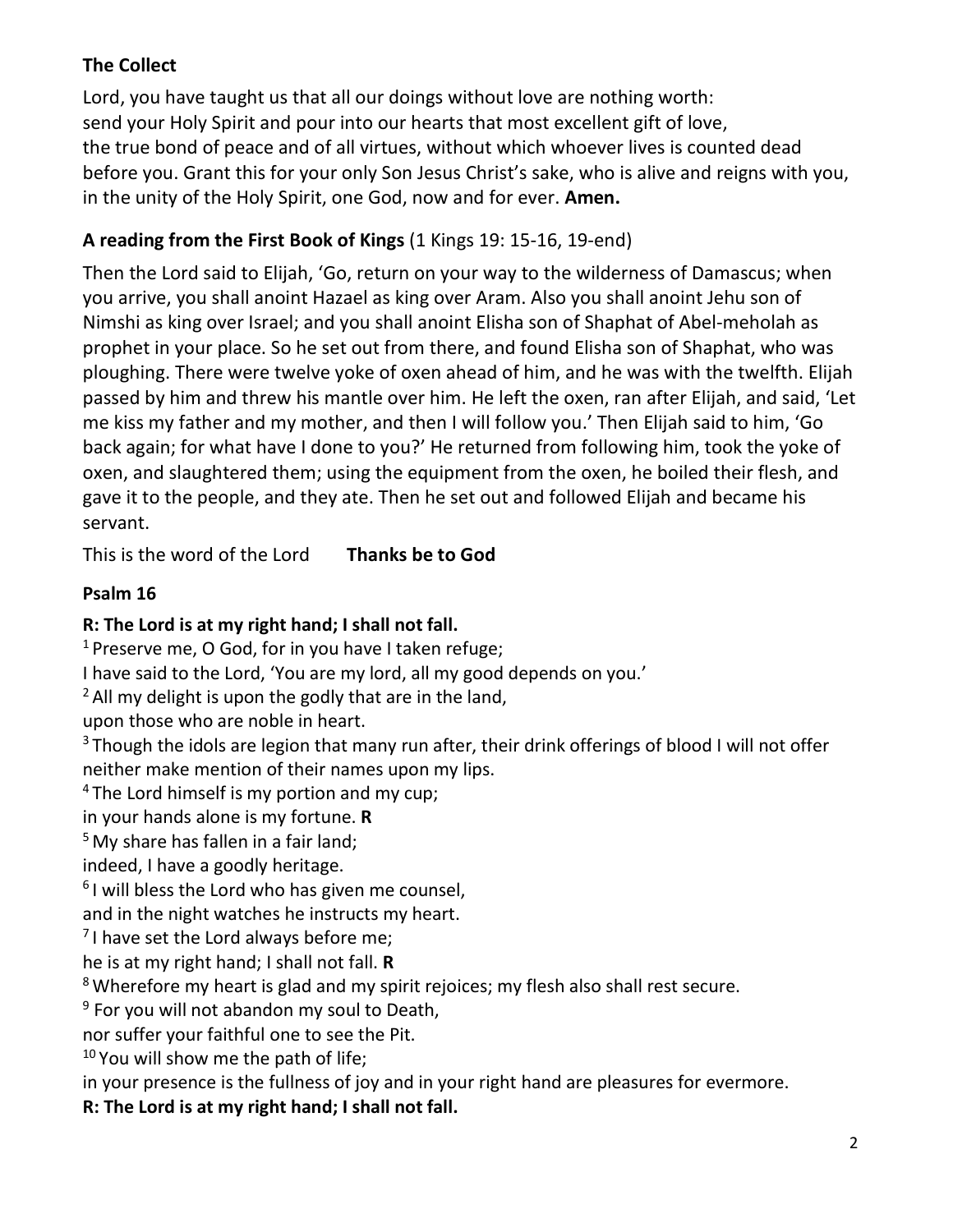# **Hymn: Would I have followed where you led?** Tune: Merla Watson

- 1. Would I have answered when you called, 'Come, follow, follow me?' Would I at once have left behind both work and family? Or would the old, familiar round have held me by its claim and kept the spark within my heart from bursting into flame?
- 2. Would I have followed where you led through ancient Galilee, on roads unknown, by ways untried, beyond security? Or would I soon have hurried back where home and comfort drew, where truth you taught would not disturb the ordered world I knew?
- 3. Would I have matched my step with yours when crowds cried, ""Crucify!"" When on a rocky hill I saw a cross against the sky? Or would I too have slipped away and left you there alone, a dying king with crown of thorns upon a terrible throne?
- 4. O Christ, I cannot search my heart through all its tangled ways, nor can I with a certain mind my steadfastness appraise. I only pray that when you call, 'Come, follow, follow me!' you'll give me strength beyond my own to follow faithfully.

Hear the Gospel of our Lord Jesus Christ according to Luke (9: 51-end) **Glory to you, O Lord** 

When the days drew near for him to be taken up, Jesus set his face to go to Jerusalem. And he sent messengers ahead of him. On their way they entered a village of the Samaritans to make ready for him; but they did not receive him, because his face was set towards Jerusalem. When his disciples James and John saw it, they said, 'Lord, do you want us to command fire to come down from heaven and consume them?' But he turned and rebuked them. Then they went on to another village.

As they were going along the road, someone said to him, 'I will follow you wherever you go.' And Jesus said to him, 'Foxes have holes, and birds of the air have nests; but the Son of Man has nowhere to lay his head.' To another he said, 'Follow me.' But he said, 'Lord, first let me go and bury my father.' But Jesus said to him, 'Let the dead bury their own dead; but as for you, go and proclaim the kingdom of God.' Another said, 'I will follow you, Lord; but let me first say farewell to those at my home.' Jesus said to him, 'No one who puts a hand to the plough and looks back is fit for the kingdom of God.'

This is the Gospel of the Lord **Praise to you, O Christ**

### **Homily**

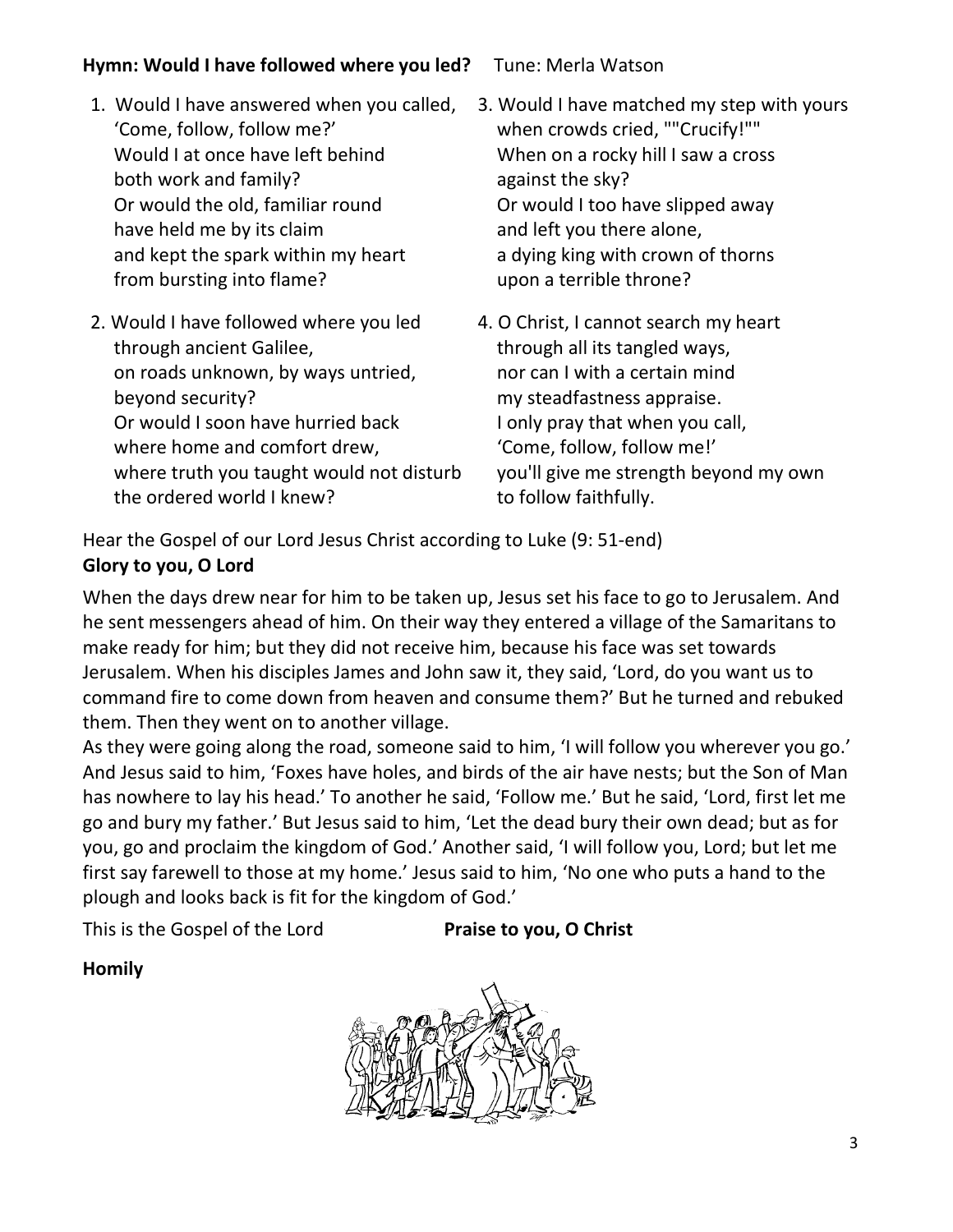# *The Apostles' Creed is said together:*

**I believe in God, the Father almighty, creator of heaven and earth. I believe in Jesus Christ, his only Son, our Lord, who was conceived by the Holy Spirit, born of the Virgin Mary, suffered under Pontius Pilate, was crucified, died and was buried; he descended to the dead. On the third day he rose again; he ascended into heaven, he is seated at the right hand of the Father and he will come to judge the living and the dead. I believe in the Holy Spirit, the holy catholic Church, the communion of saints, the forgiveness of sins, the resurrection of the body and the life everlasting. Amen.** 

### **Prayers**

## **The Peace**

Peace to you from God our heavenly Father. Peace from his Son Jesus Christ who is our peace. Peace from the Holy Spirit, the life-giver. The peace of the triune God be always with you **and also with you.** 

Let us offer one another a sign of peace.

### **The Eucharistic Prayer**

The Lord is here. **His Spirit is with us.** 

Lift up your hearts. **We lift them to the Lord.** 

Let us give thanks to the Lord our God. **It is right to give thanks and praise.** 

It is indeed right, our duty and our joy, always and everywhere to give you thanks, holy Father, almighty and eternal God. For with your only-begotten Son and the Holy Spirit you are one God, one Lord. All that you reveal of your glory, the same we believe of the Son and of the Holy Spirit, without any difference or inequality. We, your holy Church, acclaim you, Father of majesty unbounded, your true and only Son, worthy of all worship and the Holy Spirit, advocate and guide. Three Persons we adore, one in being and equal in majesty. And so with angels and archangels, with cherubim and seraphim, we speak forever of your glory: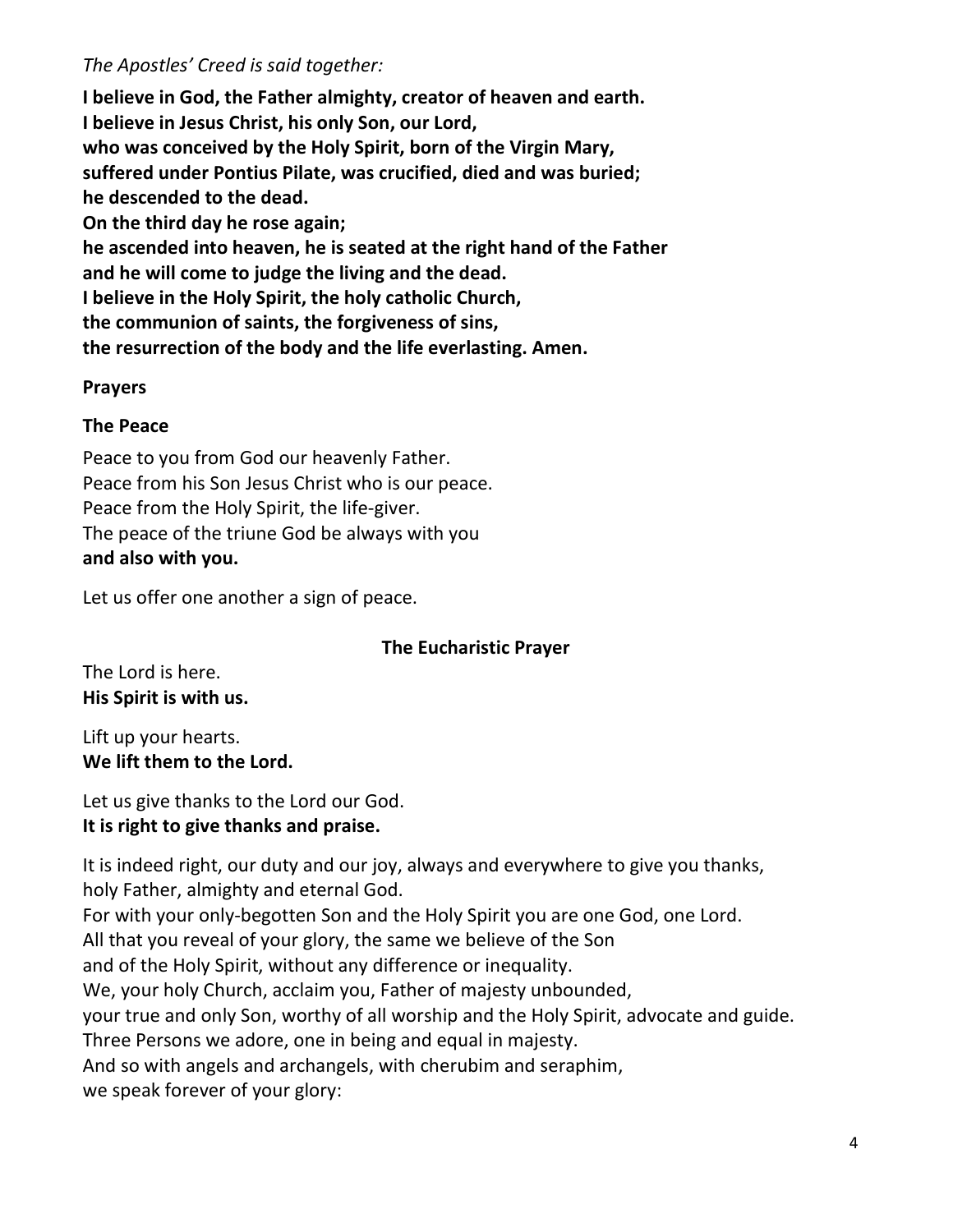**Holy, holy, holy Lord, God of power and might, heaven and earth are full of your glory. Hosanna in the highest. Blessed is he who comes in the name of the Lord. Hosanna in the highest.** 

We praise and bless you, loving Father, through Jesus Christ, our Lord; and as we obey his command, send your Holy Spirit, that broken bread and wine outpoured may be for us the body and blood of your dear Son.

On the night before he died he had supper with his friends and, taking bread, he praised you. He broke the bread, gave it to them and said: Take, eat; this is my body which is given for you; do this in remembrance of me.

When supper was ended he took the cup of wine. Again he praised you, gave it to them and said: Drink this, all of you; this is my blood of the new covenant, which is shed for you and for many for the forgiveness of sins. Do this, as often as you drink it, in remembrance of me.

So, Father, we remember all that Jesus did, in him we plead with confidence his sacrifice made once for all upon the cross.

Bringing before you the bread of life and cup of salvation, we proclaim his death and resurrection until he comes in glory,

Great is the mystery of faith **Christ has died: Christ is risen: Christ will come again** 

Lord of all life, help us to work together for that day when your kingdom comes and justice and mercy will be seen in all the earth.

Look with favour on your people, gather us in your loving arms and bring us with all the saints to feast at your table in heaven.

Through Christ, and with Christ, and in Christ, in the unity of the Holy Spirit, all honour and glory are yours, O loving Father, for ever and ever. **Amen.**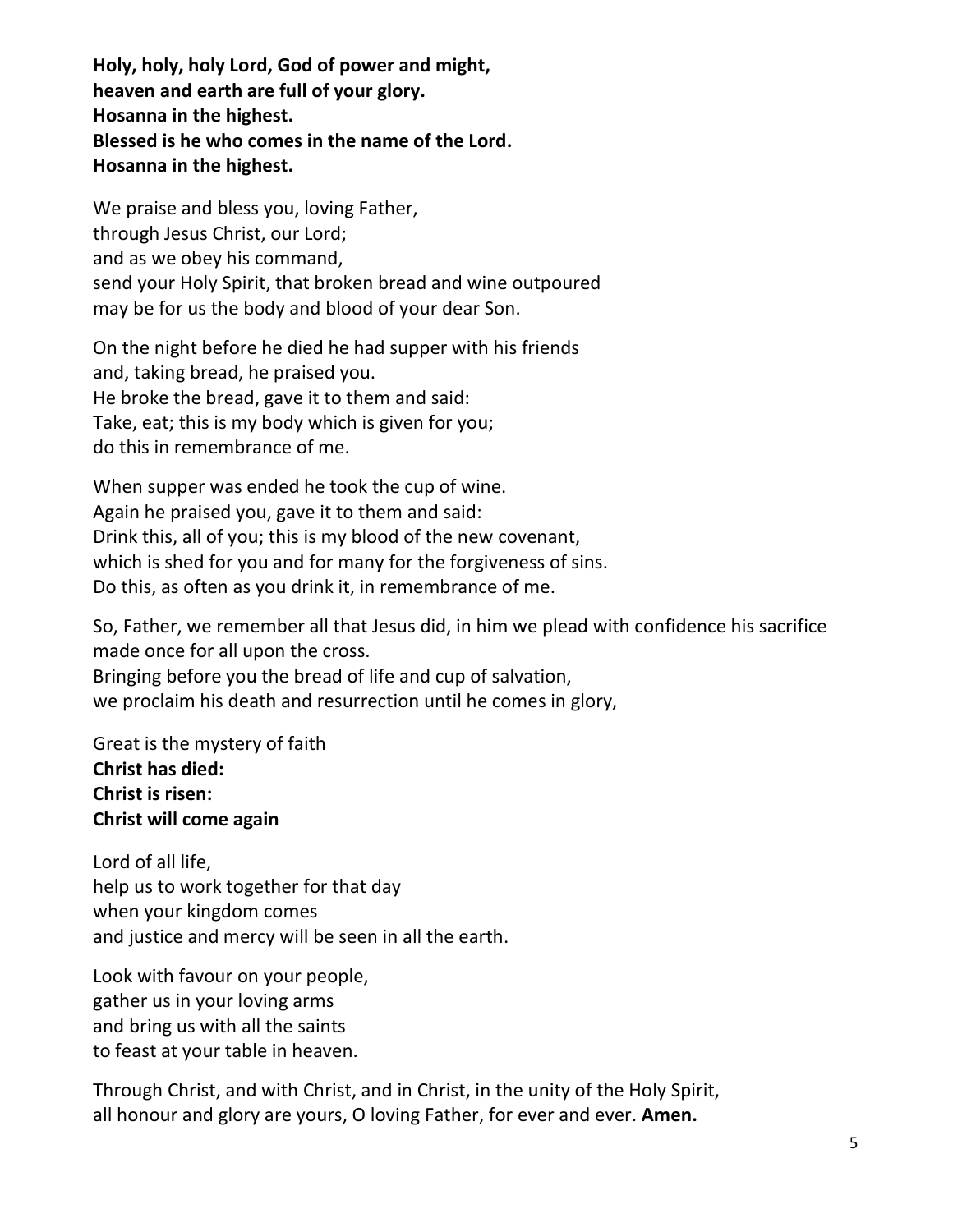Let us pray with confidence as our Saviour has taught us,

**Our Father, who art in heaven, hallowed be thy name; thy kingdom come; thy will be done; on earth as it is in heaven. Give us this day our daily bread. And forgive us our trespasses, as we forgive those who trespass against us. And lead us not into temptation; but deliver us from evil. For thine is the kingdom, the power and the glory, for ever and ever. Amen** 

We break this bread to share in the body of Christ. **Though we are many, we are one body, because we all share in one bread.** 

**Jesus, Lamb of God, have mercy on us. Jesus, bearer of our sins, have mercy on us. Jesus, redeemer of the world, grant us peace.** 

God's holy gifts for God's holy people **Jesus Christ is holy, Jesus Christ is Lord, to the glory of God the Father.** 

*Giving of Communion: There will be simultaneous administration of Communion (wafer dipped in wine by priest) which will be brought to you in your seat.* 

### **Post Communion Prayer**

Loving Father, we thank you for feeding us at the supper of your Son: sustain us with your Spirit, that we may serve you here on earth until our joy is complete in heaven and we share in the eternal banquet with Jesus Christ our Lord. **Amen.**

### **Almighty God,**

**we thank you for feeding us with the body and blood of your Son Jesus Christ. Through him we offer you our souls and bodies to be a living sacrifice. Send us out in the power of your Spirit to live and work to your praise and glory. Amen**